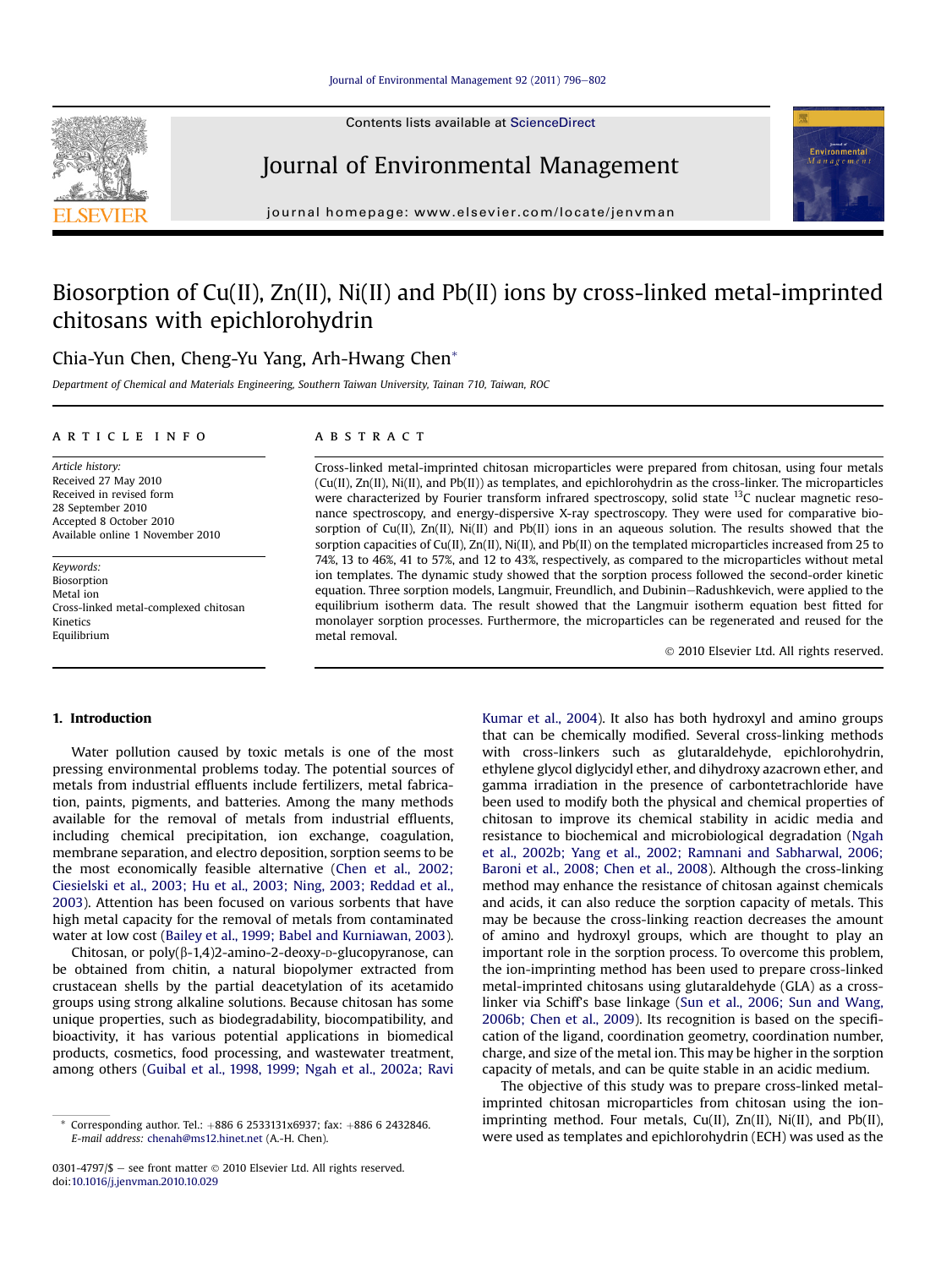cross-linker. These microparticles were characterized using Fourier transform infrared (FTIR) spectroscopy, solid state  $^{13}$ C nuclear magnetic resonance  $(^{13}$ CNMR) spectroscopy, and energy-dispersive X-ray (EDX) spectroscopy. The influences of the molar ratios and cross-linking times on the sorption capacity were investigated. The data were used for comparative biosorption of Cu(II), Zn(II), Ni(II), and Pb(II) ions in an aqueous medium. Furthermore, the sorption equilibrium, sorption kinetics, sorption efficiency, and desorption were examined to gain better insights into the experimental results. This information can be used for further applications in the treatment of waste effluents from the industry.

## 2. Materials and method

## 2.1. Chemicals

Chitosan from Sigma-Aldrich Co. (USA) was hydrolyzed with sodium hydroxide to give it a deacetylation percentage of approximately 90% by analysis of FTIR spectroscopy. The average molecular weight of chitosan was 690,000 Da, as measured by a viscometric method. Epichlorohydrin (ECH) with 99.6% purity was purchased from Tedia Co. (USA). Cupric chloride, zinc chloride, nickel chloride, and lead acetate were purchased from Wako Co., (Japan) and were of analytical-reagent grade. All reagents were used without further purification.

## 2.2. Preparation

A 0.2 M sodium hydroxide solution was gradually added to a 100 mL solution of acetic acid  $(1\% , v/v)$  containing chitosan (8.8 mmol) and a metal ion (8.8 mmol). The solution was vigorously stirred to obtain a gelatinous metal-complexed chitosan of around pH 6.5–7.0. The isolated gel was then added to a 100 mL aqueous solution of ECH (88.0 mmol). The mixture then stirred for 2 h at  $40-50$  °C. The process was followed by filtering and intensive washing of the precipitate with distilled water to remove any unreacted ECH. The precipitate was again stirred with a 1.2 M hydrochloric acid solution to remove the metal ion. This stage was monitored by atomic absorption spectrometry (AAS). The precipitate was stirred with  $1\%$  (v/v) acetic acid to remove non-crosslinked chitosan. Finally, it was washed in a solution of 0.2 M sodium hydroxide, distilled water, and acetone. The precipitate was dried in a vacuum oven for 8 h. The resulting material was ground and sieved to produce microparticles with diameters between 250 and  $500 \mu m$ .

The FTIR spectra were obtained with a Perkin Elmer Spectrum One FTIR spectrometer. The EDX spectra were obtained with an Oxford EDS INCA 350 spectrometer. The solid state <sup>13</sup>CNMR spectra were measured on a Brucker Advance 400 NMR spectrometer. The mean pore diameters were obtained using a mercury intrusion porosimeter, Scientek STK019348.

## 2.3. Sorption study

The microparticles, which were prepared from 5.0, 10.0, and 15.0 molar ratios of ECH/chitosan with different cross-linking times (2, 3, and 4 h), were studied to determine the sorption capacity of the metal ions. This was done by adding 10 mg of each kind of particle into 100 mL of a 10 mg/L metal ion solution at an initial pH of 5.0 while stirring at 25  $\degree$ C for 4 h. The solutions were filtered and the concentrations of metal ions were measured on a Hitachi 170- 30 atomic absorption spectrophotometer. The sorption capacity (Q) (mg/g) of the metal ion was calculated from Equation (1),

$$
Q = (C_i - C_f)V/W
$$
 (1)

where  $C_i$  is the initial concentration of metal ion (mg/mL),  $C_f$  is the final concentration of metal ion (mg/mL), V is the volume of metal ion solution (mL), and  $W$  is the weight of the microparticles  $(g)$ used.

## 2.4. Kinetic study

The kinetic study was accomplished by adding 10 mg of each kind of the microparticles into 100 mL of a 10 mg/L metal ion solution at an initial pH of 5.0 while stirring at 25 °C. Then, 10 mL aliquots of these solutions, at intervals of 20 min, were filtered to measure the concentrations of metal ions by AAS. The sorption capacities of the metal ions were calculated using Equation (1).

## 2.5. Equilibrium study

Equilibrium studies of the microparticles were conducted in 100 mL of metal ions with initial concentrations in the range of 0–10 mg/L at an initial pH of 5.0 while stirring for 4 h at 25  $^{\circ}$ C. Solutions were filtered and the concentrations of the metal ions were measured by AAS. The amounts of metal ion adsorbed were calculated based on the differences of the concentration in the aqueous solution before and after sorption and on the weight of the cross-linked chitosan particles according to Equation (1).

## 3. Results and discussion

## 3.1. Characterization

The cross-linked metal-imprinted chitosan microparticles were prepared using the ion-imprinting method [\(Fig. 1\)](#page-2-0). Chitosan was first chelated with a metal ion through ion-dipole and ion-ion interactions, followed by chemical cross-linking with ECH via an ether linkage [\(Sun et al., 2006](#page-6-0)). Finally, the metal ion was removed to obtain microparticles, which were found to be insoluble in distilled water, alkaline media, and even in acidic media (pH 1.0). The FTIR spectra ([Fig. 2](#page-3-0)) of the microparticles showed absorption peaks at 3607 and 3382  $cm^{-1}$ , assigned to the O–H stretching vibrations, 1658 cm<sup>-1</sup>, assigned to C=0 stretching vibrations, 1566  $\text{cm}^{-1}$ , assigned to amide N–H bending vibrations, and 1148, 1055, and 1023  $cm^{-1}$ , all of which were assigned to C-O-C and C-O stretching vibrations [\(Silverstein et al., 2005](#page-6-0)). In addition, the solid state <sup>13</sup>CNMR spectra of the microparticles showed three additional peaks at 61.6, 85.0, and 97.6 ppm due to the existence of a  $-O-CH<sub>2</sub>-CHOH-CH<sub>2</sub>-O-$  linkage between two chitosan molecules. The mean pore diameters of the four microparticles were found to be nearly similar: 112.16  $\mu$ m for Cu(II), 110.00  $\mu$ m for Zn(II), 121.16  $\mu$ m for Ni(II), and 106  $\mu$ m for Pb(II) ions. These metalimprinted microparticles were larger than the cross-linked chitosan without templates  $(85.72 \,\text{\ensuremath{\mu}m})$ . EDX was utilized for the elemental analysis of the adsorbed metal microparticles. The EDX spectra taken from the top view of the samples showed that metals were indeed adsorbed onto the microparticles.

## 3.2. Influences of molar ratios and cross-linking times

It is known that significant factors for the adsorption ability are the cross-linking ratio of chitosan with the cross-linker and the residual amino and hydroxyl groups of chitosan after the crosslinking reaction. Cross-linked Zn(II)-imprinted chitosan microparticles prepared from a 10.0 molar ratio of ECH/chitosan had 26% and 19% higher sorption capacity than Zn(II) microparticles prepared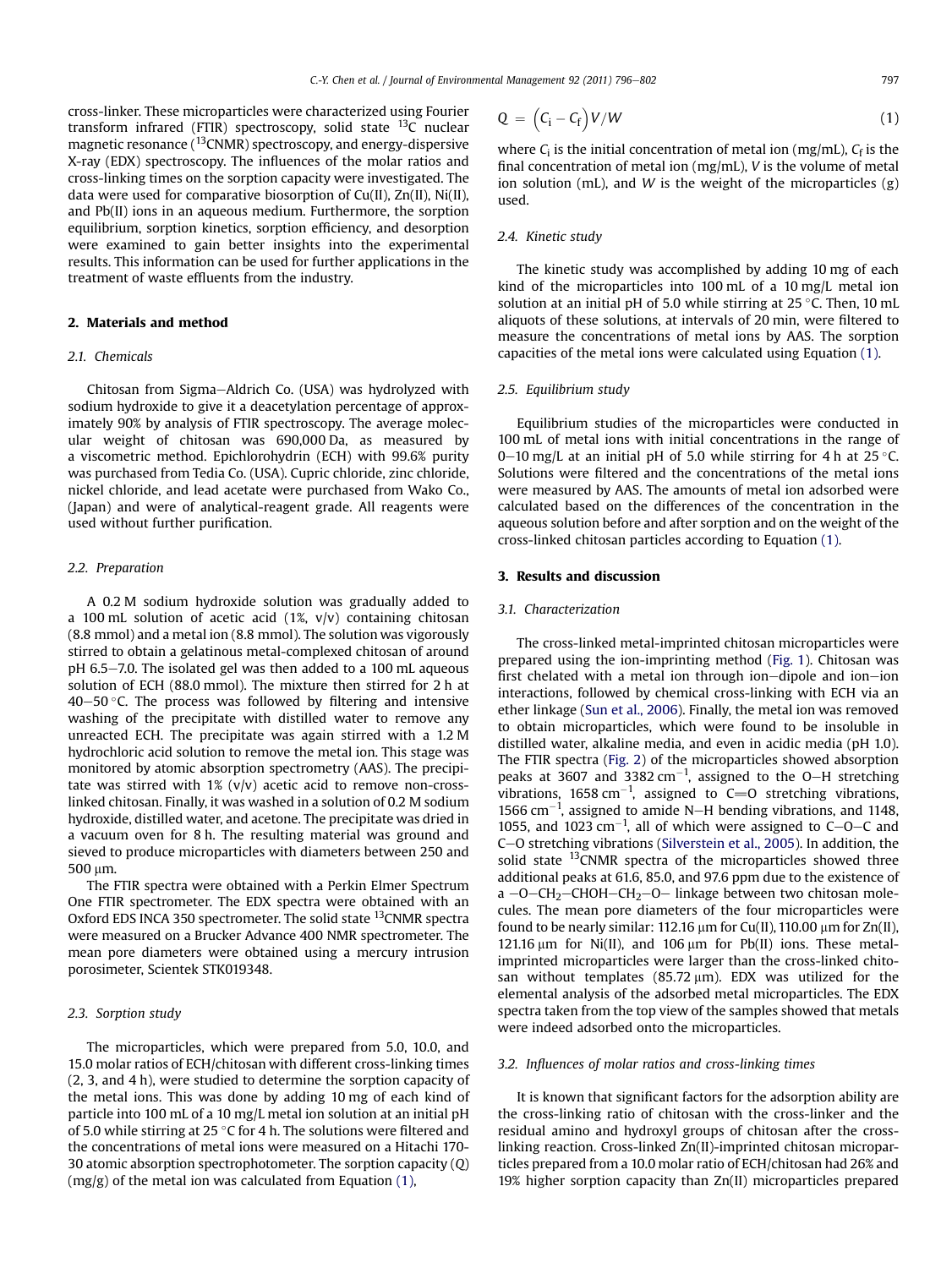<span id="page-2-0"></span>

Fig. 1. Schematic representation for preparation process of cross-linked metal-imprinted chitosan with epichlorohydrin.

from 5.0 and 15.0 molar ratios of ECH/chitosan, respectively [\(Fig. 3\)](#page-3-0). In addition, the sorption capacity of the Zn(II) ion on the microparticles prepared from a 10.0 molar ratio of ECH/chitosan with 2 h of cross-linking was found to be 25% and 32% larger than the microparticles prepared with 3 and 4 h of cross-linking, respectively ([Fig. 4](#page-3-0)). The three other cross-linked Cu(II)-, Ni(II)-, and Pb (II)-complexed chitosan microparticles showed the same results. Thus, the optimal conditions for the preparation of these metalimprinted microparticles included 10.0 molar ratio of ECH/chitosan and 2 h of cross-linking. The increase in adsorption capacity from 5.0 to 10.0 molar ratios of ECH/chitosan may be attributed to that the low level of cross-linking prevents the formation of closely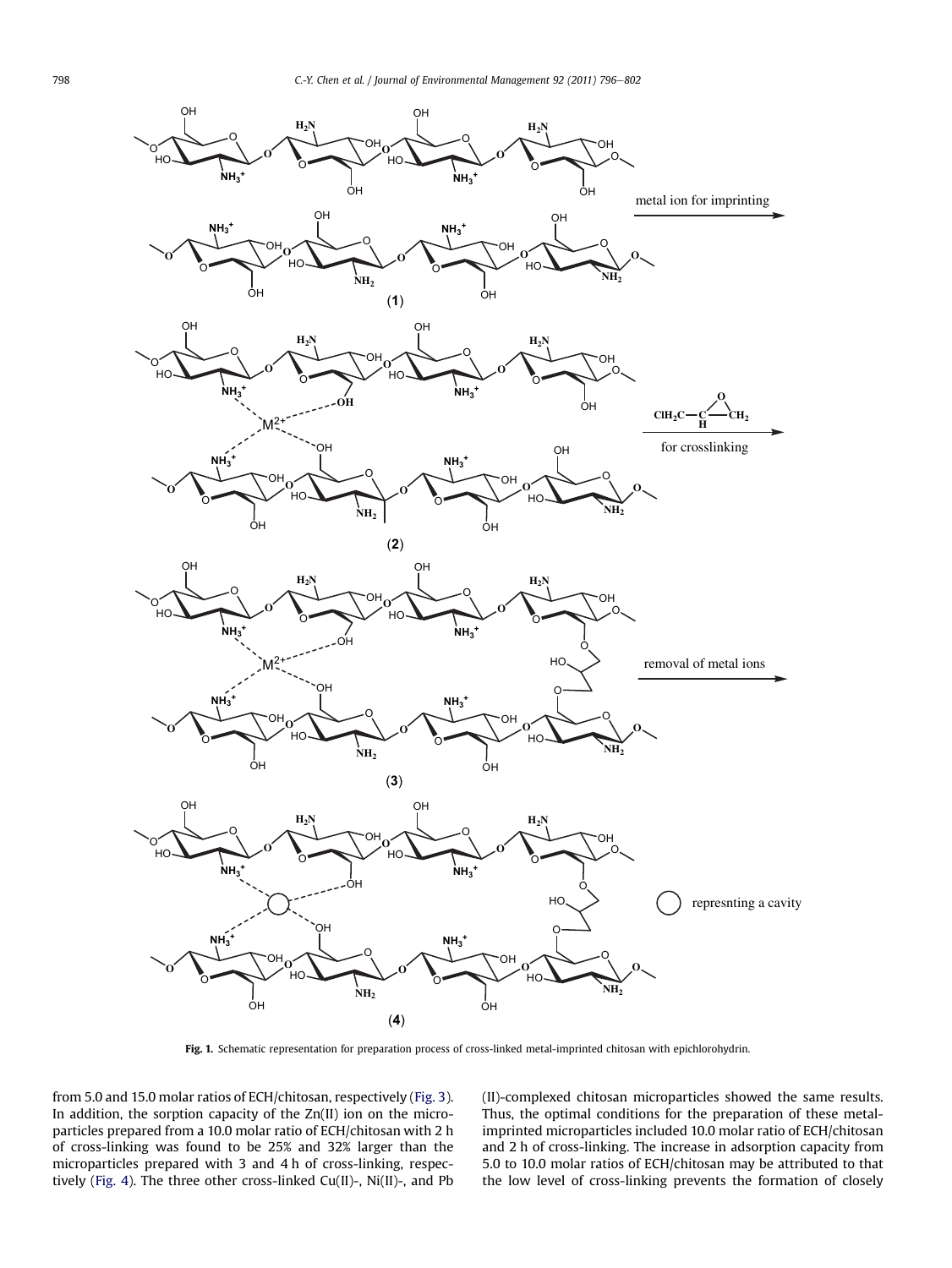<span id="page-3-0"></span>

Fig. 2. FTIR spectra of the microparticles: (a) Cu(II), (b) Zn(II), (c) Ni(II) and (d) Pb(II) ions as templates, (e) ECH-chitosan and (f) chitosan.

packed chain arrangement without a significant decrease in the swelling capacity. In addition, it cannot only reduce the opening of chitosan network by supplementary linkages between chitosan chains, but also expands the chitosan network, resulting in a reduction of steric hindrance effect and a significant increase of adsorption capacities of metal ions. At higher molar ratio of ECH/ chitosan (e.g. 15.0), the declining swelling and decreasing accessibility of the higher cross-liking chitosan are due to a more extensive three-dimension network and an increase in the hydrophobic character, thus resulting in the decrease of adsorption capacity [\(Sun](#page-6-0) [et al., 2006\)](#page-6-0). At the same time, the shorter reaction time may involve in forming the flexible structure of the cross-linked chitosan, resulting in better for adsorption of metal ions.

## 3.3. Sorption kinetics

[Fig. 5](#page-4-0) presented the sorption kinetics for the metal ions in the microparticles at an initial pH of 5.0 from 0 to 300 min. For all the metal ions, a rapid initial rate of metal sorption on the microparticles was observed during the first 60 min and gradually approached the limiting sorption after 180 min. This may be attributed to the fact that the sorption sites on the microparticles were gradually covered by the metal ions, causing the sorption processes to become dependent on the rate of the metal ions adsorbed from the bulk liquid phase to the actual sorption sites.

In order to investigate the mechanism of the metal sorption on the microparticles, the dynamic experimental data were applied to the first-order equation (2),

$$
\ln(Q_e - Q_t) = \ln Q_e - k_1 t,\tag{2}
$$

and the second-order kinetic equation (3),

$$
t/Q_t = 1/(k_2 Q_e^2) + t/Q_e,
$$
\n(3)

where  $Q_e$  and  $Q_t$  are the sorption capacities of the metal ion (mg/g) at equilibrium and at a given time t, respectively; and  $k_1$  (min<sup>-1</sup>) and  $k_2$  [g/(mg min)] are the first-order and second-order rate constants, respectively. According to Equation (2), the plot of ln  $(Q_e - Q_t)$  against t gives a straight line with a slope of  $-k_1$  and an intercept of  $\ln Q_e$ . From Equation (3), the plot of  $t/Q_t$  against t gives a straight line with a slope of  $1/Q_e$  and an intercept of  $1/(k_2Q_e^2)$ .

The dynamic experimental data were listed in [Table 1.](#page-4-0) The firstorder rate constants were from  $0.91 \times 10^{-2}$  to  $1.48 \times 10^{-2}$  min<sup>-1</sup> with correlation coefficients from 0.9508 to 0.9842. The secondorder rate constants were from  $2.98 \times 10^{-3}$  to  $5.42 \times 10^{-3}$  g/ (mg min) with correlation coefficients from 0.9989 to 0.9995. In addition, the calculated equilibrium adsorption capacities,  $Q_{e, cal}$ , from the second-order kinetics fitted well with the experimental data,  $Q_{e}$ . This indicated that the second-order kinetic equation appeared to fit the dynamic experimental data better than that of



Fig. 3. Sorption capacity of  $Zn(II)$  ion on cross-linked  $Zn(II)$ -imprinted chitosans with different molar ratios of ECH/chitosan.



Fig. 4. Sorption capacity of  $Zn(II)$  ion on cross-linked  $Zn(II)$ -imprinted chitosans with different cross-linking times.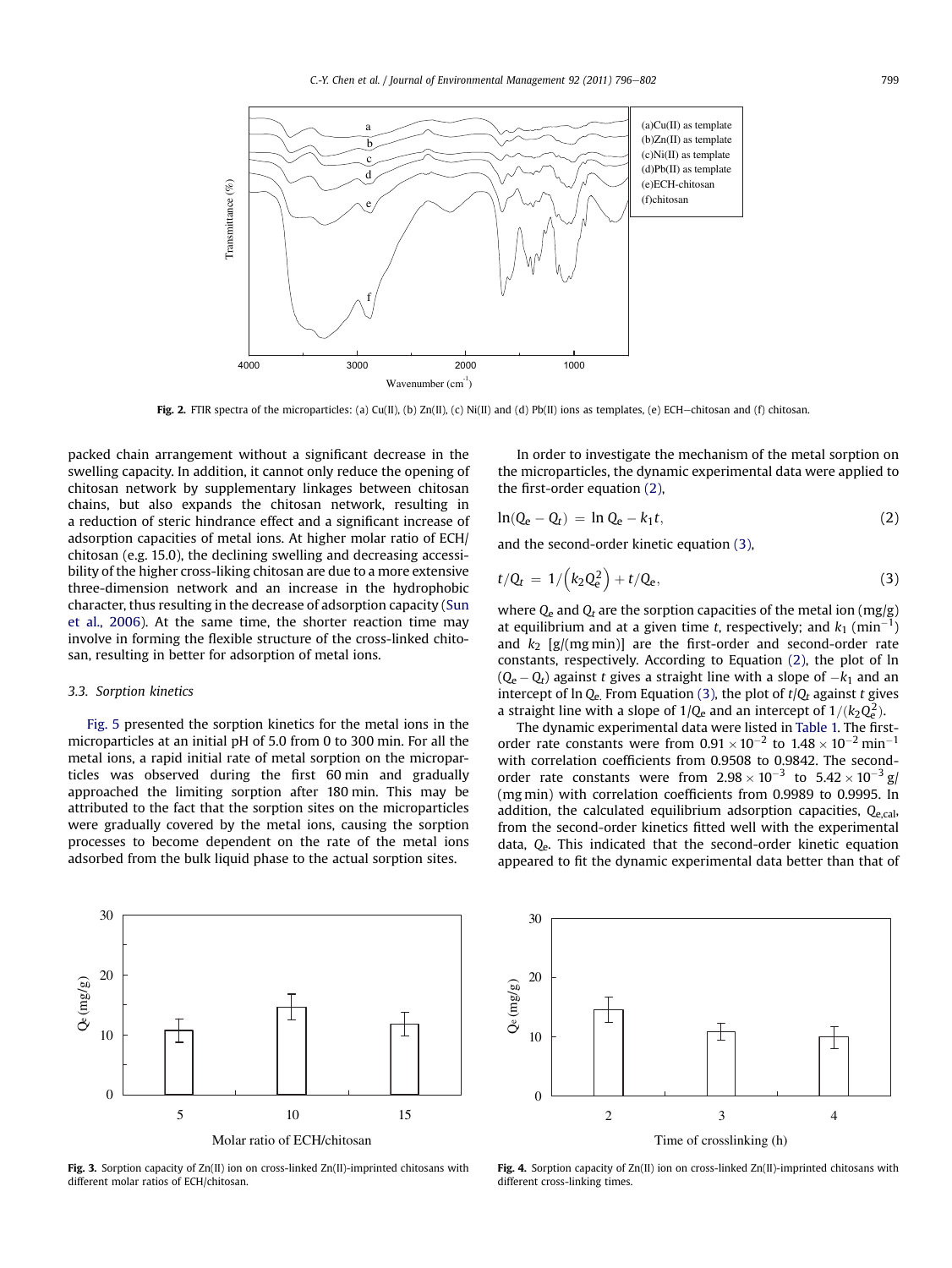<span id="page-4-0"></span>

Fig. 5. Kinetics for sorption of Cu(II), Zn(II), Ni(II) and Pb(II) ions on the cross-linked Cu (II)-, Zn(II)-, Ni(II)- and Pb(II)-imprinted chitosan microparticles, respectively, at initial pH 5.0 and 25  $^{\circ}$ C.

the first-order kinetics. The second-order kinetic equation is also more likely to show that the sorption behavior may involve valency forces through electron-sharing between the metal ions and sorbents ([Niu et al., 2007; Chen et al., 2008, 2009\)](#page-6-0).

## 3.4. Sorption equilibrium

The metal ions, Cu(II), Zn(II), Ni(II), and Pb(II), are precipitated as hydroxides at  $pH > 6$ ,  $> 8$ ,  $> 8$ , and  $> 6$ , respectively. The initial  $pH$ effects on the sorption of the ions were determined only in  $pH < 6$ . The results showed that the sorption capacities of the metal ions followed the pH order of:  $1.0 < 3.0 < 5.0$ . Sorption was likely to be lower at low pH because of the electrostatic repulsion between the metal cations and the protonated amino groups. As pH values increased, amino groups were freed from protonation for the sorption behavior in the chelation mechanism of metal ions. Thus, the optimum pH for the adsorption of Cu(II), Zn(II), Ni(II) and Pb(II) was at pH 5.0. The experimental equilibrium isotherms for the sorption of Cu(II), Zn(II), Ni(II), and Pb(II) ions on the cross-linked microparticles at an initial pH of 5.0 and 25 °C were shown in Fig. 6. They were applied to three different sorption isotherms: Langmuir isotherm equation (4) [\(Langmuir, 1918; Ng et al., 2003](#page-6-0)),

$$
C_e/Q_e = C_e/Q_m + 1/(Q_m K_L), \qquad (4)
$$

Freundlich isotherm equation (5) ([Freundlich, 1906; Niu et al.,](#page-6-0) [2007\)](#page-6-0),

$$
\ln Q_e = (1/n) \ln C_e + \ln K_F, \tag{5}
$$

and Dubinin-Radushkevich isotherm equation (6) ([Ramnani and](#page-6-0) [Sabharwal, 2006\)](#page-6-0),

Table 1 Kinetic parameters of Cu(II), Zn(II), Ni(II) and Pb(II) ions on cross-linked Cu(II)-, Zn (II)-, Ni(II)- and Pb(II)-imprinted chitosan microparticles, respectively.

| Metal ion                                                                                                    | $Cu(II)$ ion           | $Zn(II)$ ion           | $Ni(II)$ ion           | $Pb(II)$ ion           |
|--------------------------------------------------------------------------------------------------------------|------------------------|------------------------|------------------------|------------------------|
| $Q_e$ (mg/g)                                                                                                 | 21.8                   | 20.3                   | 26                     | 30.5                   |
| First-order kinetics<br>$k_1$ ( $\times$ 10 <sup>-2</sup> min <sup>-1</sup> )<br>$Q_{e,cal}$ (mg/g)<br>$R^2$ | 6.7<br>14.7<br>0.9674  | 5.6<br>16.4<br>0.9794  | 7.5<br>15.2<br>0.9508  | 9<br>14.3<br>0.9842    |
| Second-order kinetics<br>$k_2$ ( $\times$ 10 <sup>-3</sup> g/(mg min))<br>$Q_{e,cal}$ (mg/g)<br>$R^2$        | 5.42<br>21.9<br>0.9993 | 4.58<br>20.9<br>0.9993 | 3.48<br>26.1<br>0.9995 | 2.98<br>30.4<br>0.9989 |



Fig. 6. Sorption isotherms of Cu(II),  $Zn(II)$ , Ni(II) and Pb(II) ions on cross-linked Cu(II)-, Zn(II)-, Ni(II)- and Pb(II)-imprinted chitosan microparticles, respectively, at initial pH 5.0 and 25  $^{\circ}$ C for 4 h.

$$
\ln Q_{\rm e} = K \varepsilon^2 + \ln Q_{\rm DR}, \tag{6}
$$

where  $C_e$  is the equilibrium concentration of metal ion;  $Q_e$  is the sorption capacity of metal ion;  $Q_m (mg/g)$ ,  $K_F (mg/g)$ , and  $Q_{DR} (mg/g)$ g) are the Langmuir, Freundlich, and Dubinin-Radushkevich maximum sorption capacities of metal ion, respectively;  $K_L$  (L/mg), K (kJ<sup>2</sup>/mol<sup>2</sup>), and *n* are the Langmuir constant, Dubinin-Radushkevich constant, and adsorption intensity, respectively; and  $\varepsilon$  is the Polanyi potential. The Polanyi potential  $(\varepsilon)$  is given as Equation (7):

$$
\varepsilon = RT \ln(1 + 1/C_e) \tag{7}
$$

where R is the gas constant in  $J/K$  mol, and T is the temperature in Kelvin. According to Equation (4), the plot of  $C_e/Q_e$  against  $C_e$  gives a straight line with a slope of  $1/Q_m$  and an intercept of  $1/(Q_mK_L)$ . From Equation (5),  $K_F$  and  $b_F$  can be calculated from a linear plot of  $\ln Q_e$  versus  $\ln C_e$ . In addition, the plot of  $\ln Q_e$  against  $\epsilon^2$  from Equation  $(6)$  gives a straight line with a slope of  $K$  and an intercept of  $\ln Q_{\text{DR}}$ . The Dubinin–Radushkevich constant (K) can give the valuable information regarding the mean energy of adsorption using Equation (8):

$$
E = (-2K)^{-1/2}
$$
 (8)

where E (kJ/mol) is the mean adsorption energy, and  $K$  (kJ<sup>2</sup>/mol<sup>2</sup>) is the Dubinin-Radushkevich constant.

The sorption isotherm constants, according to these three isotherms, were summarized in [Table 2](#page-5-0). After comparing the linear correlation coefficients in [Table 2,](#page-5-0) the sorption of the four-metal ions on the cross-linked Cu(II)-, Zn(II)-, Ni(II)- or Pb(II)-complexed chitosan microparticles was found to follow the Langmuir isotherm equation accurately under the concentration range studied. The  $Q<sub>m</sub>$ (mg/g) values of the Langmuir sorption were as follows: Pb(II) (74.07) on Pb(II) as template > Ni(II) (29.23) on Ni(II) as templa $te > Cu(II)$  (19.80) on Cu(II) as template  $> Zn(II)$  (14.74) on Zn(II) as template. The Dubinin-Radushkevich isotherm shows that the mean sorption energy  $(E)$  involves the transfer of the free energy of one mole of solute from infinity (in solution) to the surface of the sorbent. The sorption behavior predicts physical sorption when E is in the range of  $1-8$  kJ/mol and chemical sorption when E is over 8 kJ/mol ([Saeed et al., 2007; Chen et al., 2008\)](#page-6-0). The E values of the four metals between 9.62 and 14.80 kJ/mol indicated that the adsorption process might be due to the dual nature of the process, physisorption and chemisorption, and was predominant on the chemisorption process ([Chen and Huang, 2010](#page-6-0)). Meanwhile, the chemical adsorption process may be involved in the chelating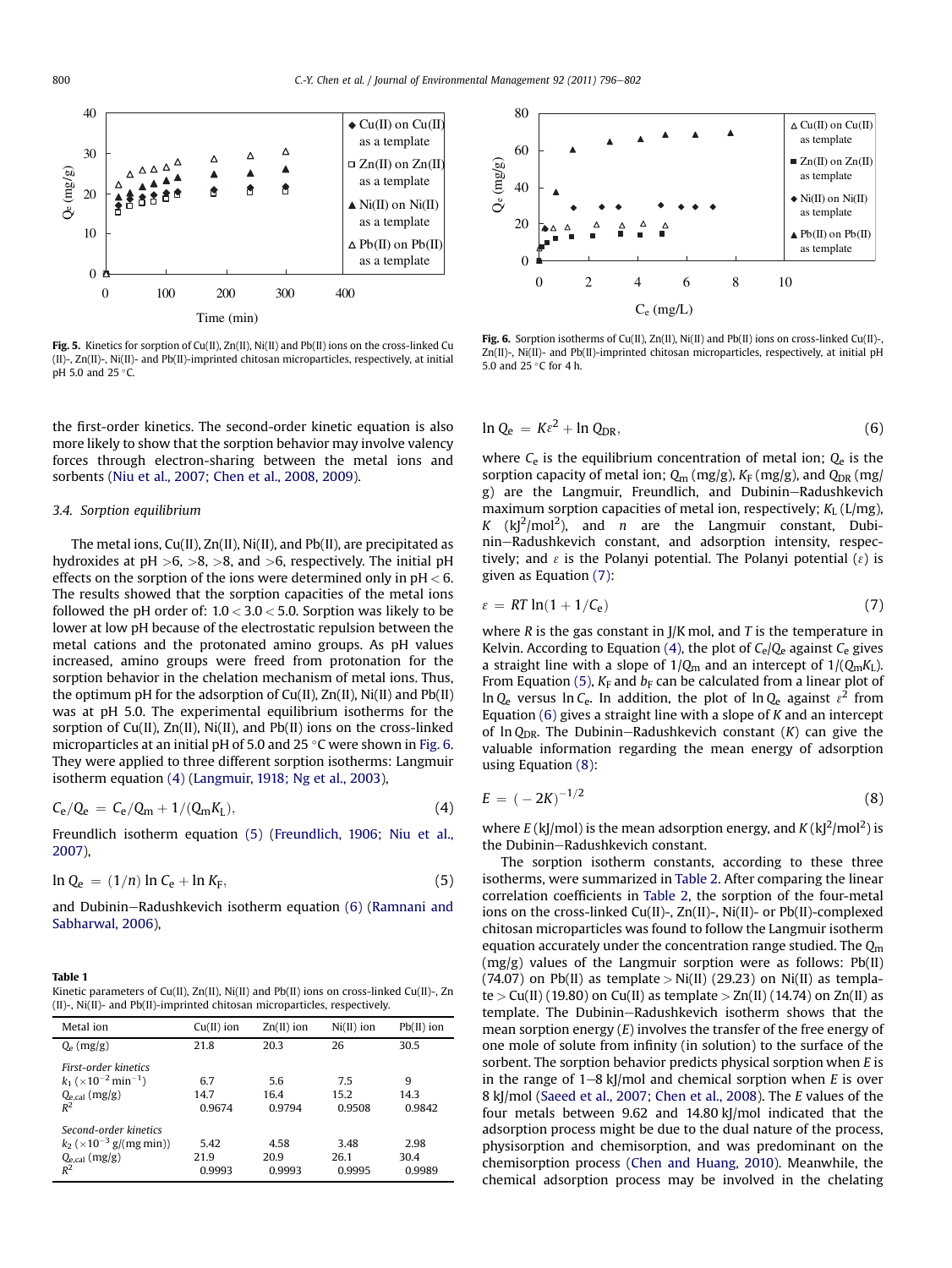#### <span id="page-5-0"></span>Table 2

Langmuir, Freundlich, and Dubinin-Radushkevich isotherm parameters for sorption of Cu(II), Zn(II), Ni(II) and Pb(II) ions on cross-linked Cu(II)-, Zn(II)-, Ni(II)- and Pb(II)imprinted chitosan microparticles, respectively.

| Metal ion                                                                                                                                  | $Cu(II)$ ion                                                | $Zn(II)$ ion                                               | $Ni(II)$ ion                                              | $Pb(II)$ ion                                                |
|--------------------------------------------------------------------------------------------------------------------------------------------|-------------------------------------------------------------|------------------------------------------------------------|-----------------------------------------------------------|-------------------------------------------------------------|
| Langmuir isotherm<br>$Q_{\rm m}$ (mg/g) (S.D.)<br>$K_{\rm L}$ (L/mg) (S.D.)<br>$R^2$                                                       | 19.80 (0.29)<br>22.27 (2.81)<br>0.9987                      | 14.74 (0.24)<br>3.57(0.28)<br>0.9984                       | 29.23 (0.65)<br>12.28 (0.26)<br>0.9983                    | 74.07 (1.60)<br>1.12(0.12)<br>0.9839                        |
| Freundlich isotherm<br>$K_F$ (mg/g) (S.D.)<br>$1/n$ (S.D.)<br>$R^2$                                                                        | 16.67 (0.29)<br>0.17(0.02)<br>0.8581                        | 14.47 (1.20)<br>0.21(0.07)<br>0.9205                       | 31.86 (2.20)<br>0.03(0.01)<br>0.9401                      | 51.11 (6.26)<br>0.19(0.07)<br>0.7505                        |
| Dubinin-Radushkevich isotherm<br>$Q_{DR}$ (mg/g) (S.D.)<br>$K$ (k  <sup>2</sup> /mol <sup>2</sup> ) (S.D.)<br>$E$ (kJ/mol) (S.D.)<br>$R^2$ | 18.28 (0.0%)<br>$-0.0050(0.0010)$<br>10.16 (1.45)<br>0.9681 | 16.69(0.48)<br>$-0.0024(0.0007)$<br>14.80 (2.65)<br>0.9418 | 31.77 (1.04)<br>$-0.0054(0.0001)$<br>9.62(0.01)<br>0.8273 | 75.15 (2.14)<br>$-0.0035(0.0010)$<br>12.19 (1.99)<br>0.8898 |

Note: S.D. in the parentheses is the standard deviation.

formation between the metal ions and amino group and/or hydroxyl group of chitosan.

#### 3.5. Comparative sorption

Four microparticles were used as sorbents to investigate the comparative sorption of the four-metal ions in 50 mg/L aqueous solutions of the metal ions at an initial pH 5.0 and 25 °C for 4 h. The sorption capacity ( $mmol/g$ ) of the Cu(II) ion showed in the following order: Cu(II) as template  $(0.33) > Zn(II)$  as template  $(0.29) > Ni(II)$  as template  $(0.28) > Pb(II)$  as template  $(0.24)$ . The sorption capacity of the Cu(II) ion indicated an increase from 25 to 74% compared to the microparticles without metal templates. The sorption capacities ( $mmol/g$ ) of the  $Zn(II)$  ion were as follows:  $Zn(II)$ as template  $(0.22) > Ni(II)$  as template  $(0.21) > Pb(II)$  as template  $(0.18)$  > Cu(II) as template (0.17). The sorption capacity of the Zn(II) ion increased from 13 to 46% compared to the microparticles without metal ion templates. For the Ni(II) ion, the sorption order was as follows: Ni(II) as template  $(0.51)$  > Pb(II) as template  $(0.41) > Zn(II)$  as template  $(0.38) > Cu(II)$  as template  $(0.37)$ . The sorption capacities of the Ni(II) ion increased from 41 to 57% compared to the microparticles without metal ion templates. Finally, the order of the sorption capacity (mmol/g) of the Pb(II) ion was: Pb(II) as template  $(0.36)$  > Cu(II) as template  $(0.35)$  > Ni(II) as template  $(0.34) > Zn(II)$  as template  $(0.28)$ . Only the sorption capacity of the Pb(II) ion increased from 12% to 43% compared to the microparticles without metal ion templates.

The maximum sorption capacities  $(Q_m)$  of Cu(II), Zn(II), Ni(II) and Pb(II) ions on various templated cross-linked-chitosans in the literatures were listed in Table 3. The sorption capacity increased when the initial concentration of the metals increased. In this study, the ECH-cross-linked metal-imprinted chitosan microparticles showed higher sorption capacities of  $Cu(II)$ ,  $Zn(II)$ , and  $Ni(II)$  ions compared to Cu(II) single imprinted chitosan-succinate and Cu  $(II)/sol-gel$  double imprinted chitosan-succinate. It also indicated to be of higher sorption capacities of Zn(II) and Pb(II) ions compared to the GLA-cross-linked carboxymethyl-chitosan with a Cu(II) template. Furthermore, the sorption of metal ions on the imprinted microparticles was significantly dependent on the kinds of cross-linkers, metal ion templates, and the metal species used.

## 3.6. Regeneration

A regeneration study helped to elucidate the nature of the sorption process and removed metal ions from the microparticles. EDTA was used in the desorption study because of its high stability constants with metal ions ([Ngah et al., 2002\)](#page-6-0). The templated microparticles were regenerated in three different concentrations of EDTA solutions, 0.25, 0.50, and 1.00 mM, under continuous stirring for 8 h at 25  $\degree$ C. As shown in [Fig. 7,](#page-6-0) desorption of the microparticles was significantly dependent on the kinds of metals used as templates and concentrations of the EDTA solution. The desorption percentage of Cu(II) ion on microparticles with a Cu(II) template was larger than those of the other metal ions. This may be due to the higher stability constant of Cu(II) ion with EDTA compared to the three other metal ions ([Furia, 1972\)](#page-6-0). In addition, desorption was more efficient in 1.00 mM EDTA solution than in acidic solutions, e.g. desorption  $(\%)$  of Cu(II), Zn(II), Ni(II) and Pb(II): 30, 15, 16, 30 and 25, 12, 13, 27 for 0.1 M HCl and for 0.1 M  $HNO<sub>3</sub>$ , respectively. It may be attributed to the high stability constants of EDTA with metal ions ([Ngah et al., 2002\)](#page-6-0). The microparticles were twice reused for the sorption of Cu(II), Zn(II), Ni(II), or Pb(II). As shown in [Fig. 8](#page-6-0), the resorption ratios of Cu(II), Zn(II), Ni(II), and Pb(II) ions after and before regeneration were about 0.48, 0.21, 0.25, and 0.40, respectively. Thus, the microparticles can be regenerated and reused for the sorption of metals.

Table 3

| The maximum sorption capacity ( $Q_m$ ) of Cu(II), Zn(II), Ni(II) and Pb(II) ions on various templated cross-linked-chitosans in the literatures. |  |
|---------------------------------------------------------------------------------------------------------------------------------------------------|--|
|---------------------------------------------------------------------------------------------------------------------------------------------------|--|

| Adsorbent                                                    | Concentration of metal ion, pH,             | $Q_{\rm m}$ (mmol/g) |           |        |        | Reference           |
|--------------------------------------------------------------|---------------------------------------------|----------------------|-----------|--------|--------|---------------------|
|                                                              | temperature, and time                       | Cu(II)               | $Zn($ II) | Ni(II) | Pb(II) |                     |
| ECH-cross-linked metal-imprinted chitosan                    | 50 mg/L, pH 5.0, 25 °C and 4 h              | 0.33                 | 0.22      | 0.51   | 0.36   | This study          |
| GLA-cross-linked N-succinyl-chitosan with Pb(II) template    | 0.02 mol/L, pH 5.0, 25 $\degree$ C and 24 h | 1.85                 | 0.25      | 0.5    | 1.55   | Sun and Wang, 2006b |
| GLA-cross-linked metal-imprinted chitosan                    | 50 mg/L, pH 5.0, 25 °C and 4 h              | 0.56                 | 0.24      | 0.61   | 0.48   | Chen et al., 2009   |
| GLA-cross-linked chitosan with Cu(II) template               | 0.08 mol/L, 35 °C, pH 5–6, and 6 h          | 2.36                 |           | 2.32   |        | Cao et al., 2001    |
| GLA-cross-linked carboxymethyl-chitosan with Cu(II) template | 0.02 mol/L, pH 5.0, 25 $\degree$ C and 24 h | 2.45                 | 0.03      |        | 0.21   | Sun and Wang, 2006a |
| Cu(II) single imprinted chitosan-succinate                   | 20 mg/L and 25 $\degree$ C                  | 0.01                 | ${<}0.01$ | < 0.01 |        | Birlik et al., 2006 |
| Cu(II)/sol-gel double imprinted chitosan-succinate           | 20 mg/L and 25 $\degree$ C                  | 0.35                 | ${<}0.01$ | < 0.01 |        | Birlik et al., 2006 |